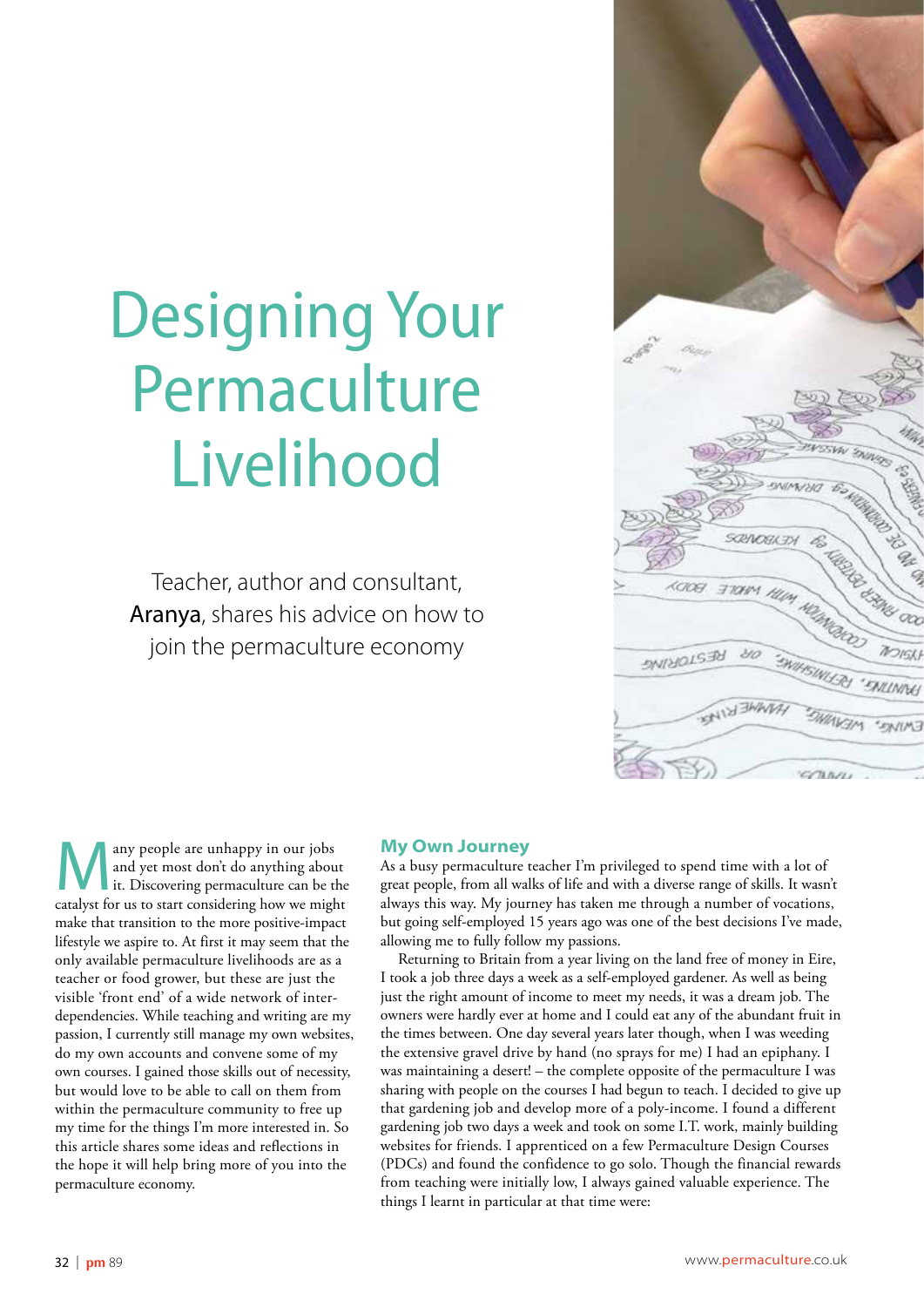

- Money is just one of many possible yields  $-$  I once earned just £70 for teaching a two week residential design course. It took place however, on the beautiful Brownsea Island Nature Reserve in Dorset where I returned twice more to teach as part of a great team. Those courses resulted from an introductory day I taught at my home, earning me £20 at the time, but the two people who attended that day each went away and organised three PDCs for me to teach where they lived.
- I can never know what course participants will go on to do, so I always do whatever I can to run a course. I was just one of four students on the PDC I took in 1996. My teacher Stephen Nutt could easily have cancelled, but he didn't and I'll always be grateful for that.
- In promoting a course or event, even if you later have to cancel, you'll still raise the profile of permaculture in your area.

Over a decade later my poly-income now comes mostly from permaculture teaching, with some royalties and sales of my book and a little consulting. I also have a small online retail-based business to supplement this. I stopped gardening for others a number of years ago, preferring to spend time in my own garden. I always have I.T. up my sleeve in case I should ever need it again.

#### **Create Your Own Livelihood Plan**

You may at first consider your acquired skill-set to be redundant in your new future, but we can apply permaculture to most things. An accountant for instance is good with numbers and those skills are needed in many areas of life. Give it a little thought and you may realise that your skillset could be a great asset in the permaculture community. What better way to get some clarity on this than to apply a design process?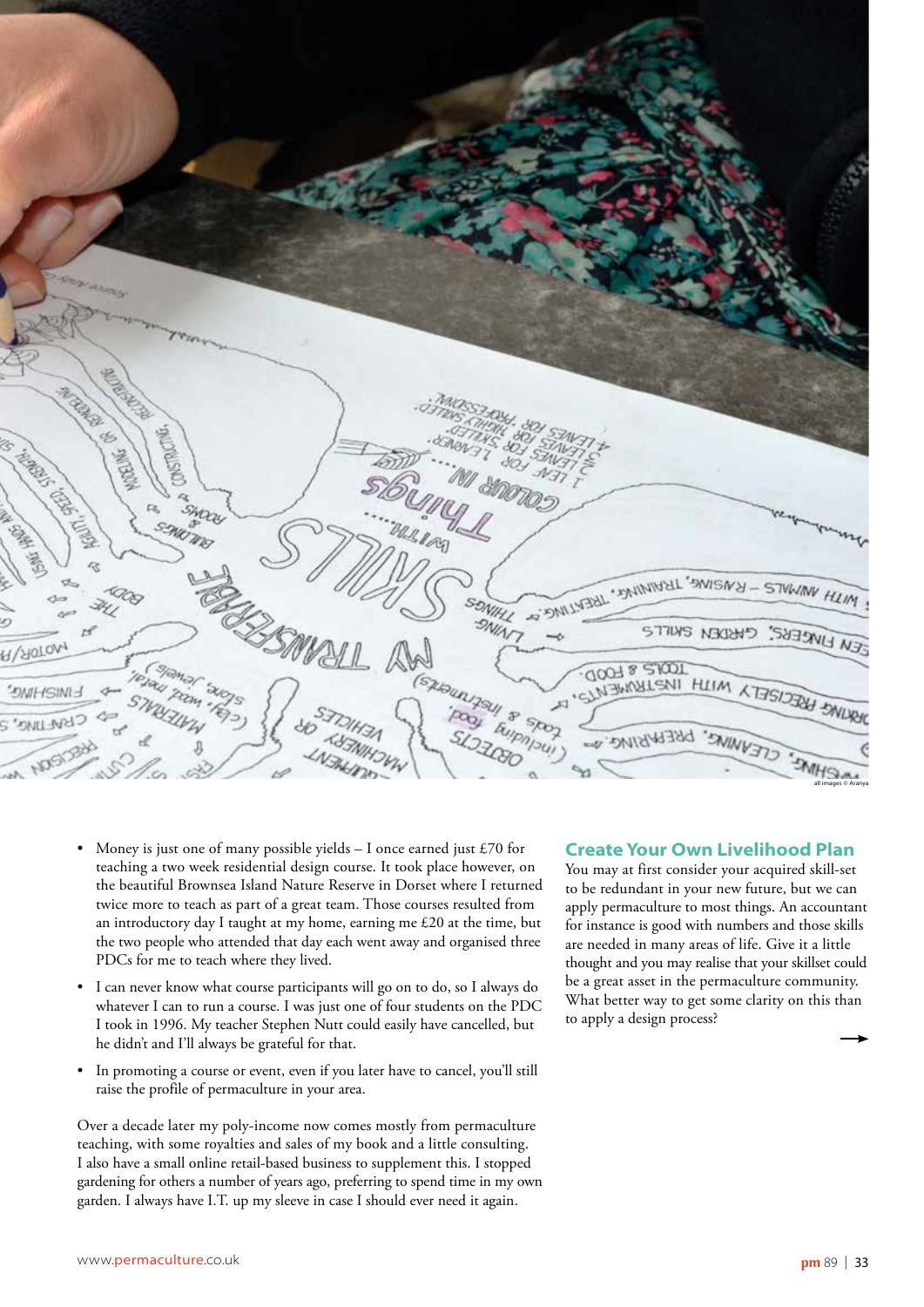"Discovering permaculture can be the catalyst for us to start considering how we might make that transition to the more positive-impact lifestyle we aspire to"



# A Growing Business

At the age of 50, Pat Bowcock did something quite remarkable, she started a land-based business called Ourganics, growing food on a commercial scale in Dorset. Up to that point she had only gardened at home, but she took on four acres and set about creating a very different livelihood for herself. Sixteen years on she is still going strong and has inspired thousands of people to take up permaculture in one form or another themselves. These are the key things she says she has learnt:

- 1. Have an achievable list use the 'three job rule' i.e. three things to be done before dark.
- 2. Learn to delegate and work with other peoples' skills and knowledge.
- 3. Be flexible and adapt to change with a sense of humour.
- 4. Take time to appreciate where you live and what you are doing especially on the busiest days and when it's wet and cold!

# Designing in Diversity and People Care

Maddy and Tim Harland founded Permanent Publications, a publisher dedicated to promoting permaculture in all its dimension, and *Permaculture* magazine in the early 1990s. They helped set up The Sustainability Centre in Hampshire in 1995, a 55 acre former MOD base that is now a thriving educational centre. Their tips for creating your own permaculture livelihood are:

- 1. Identify your niche
- 2. Design a livelihood and make sure you have a diversity of income streams and yields
- 3. Look after your 'people' colleagues, clients, suppliers
- 4. Keep it joyful if your work is your passion you will always have the energy for it!

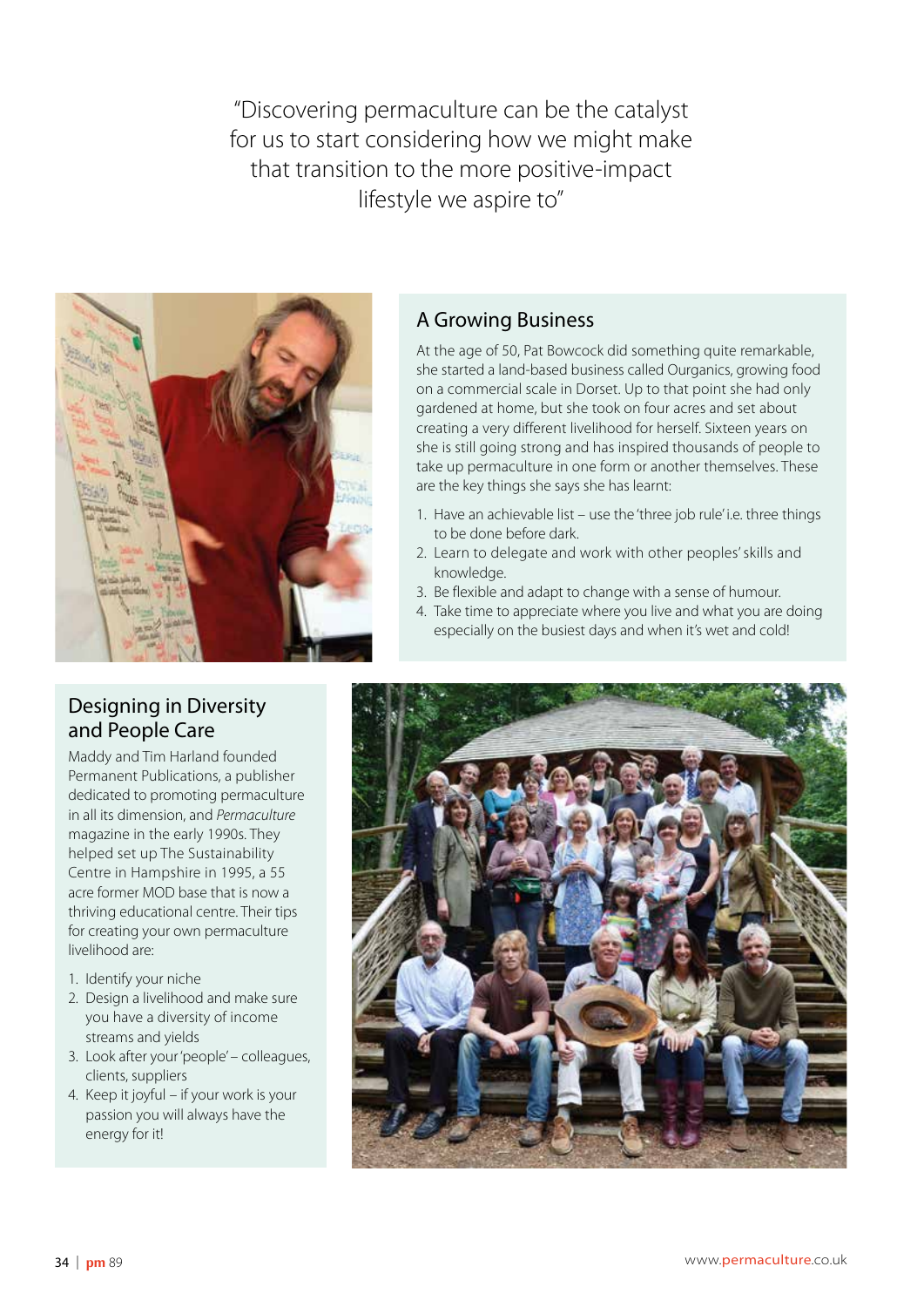# **SURVEY**

Here are some key questions I would ask in applying permaculture thinking to this topic:

#### Stocks and flows

- What are your ongoing needs financial and otherwise? Do some vary seasonally? Might you be able to meet more of those needs directly or through other forms of exchange?
- What do you have in reserve to support you through a change of livelihood? Finances or otherwise. There are many other forms of capital to consider.

Start by listing your current financial income and outgoings. Look for easy ways to reduce your need for money before seeking ways to increase it.

#### Personal resources

- What skills do you already have? How might these be useful to other permaculture businesses? Start here when looking for opportunities.
- What do you love to  $do$  where is your passion? What are you inspired to learn? These things could become part or all of your future income.
- Where are you based? Where do you spend time? Are you a home-lover or do you like to travel? Do you have computer skills? Do you love to write?
- Do you have more energy in the summer and less in the winter?

#### Material resources

- Do you own or have use of any land or buildings?
- What tools, software etc. do you have use of?

#### Social environment

- Who do you have within your network? What can they offer and what might they need?
- What does the permaculture community as a whole currently look like? What are the primary communication routes? This might involve some research. Where are the gaps? Could you fill any of these empty niches?

#### What limits you?

- What's holding you back from doing what you'd most love to do?
- Are you unnecessarily wasting any energy, time or money? Where could you make interventions to plug these leaks? It's always better to save what you have than to find more.

# **ANALYSIS**

While the permaculture ethics of earth care, people care and fair shares can underpin our new livelihood, the principles can help us in framing our decisions. Here's how you can apply some of them to this challenge. Can you think of any others?

#### Multiple elements for each important

function – aim to create a poly-income (from more than one source) and ensure a good seasonal spread (work with nature). Choose income streams that would be affected differently by any specific changes in the economy/ environment. I personally travel and teach a lot throughout the warmer months and retreat to home to be creative, writing in particular, during the winter.

Multiple functions for each element –

can you re-purpose what you do rather than re-create some things from scratch? Multifunctioning your journeys is a fairly easy win.

Appropriate scale – choose a livelihood that gives you the freedom to work as much as you need, but no more than you want. One that will allow you to scale up or down should the need arise.

Everything gardens – who loves to do the jobs you don't want to?

Design for cooperation – find others to collaborate with and create a support structure around you – to share what you learn. There may be niches out there just waiting to be filled, for instance Joel Salatin invites his interns to look for opportunities to create a new business for themselves at Polyface Farms.

Produce no waste – can you make use of waste from somewhere else and find a further use for yourself? I came across a business in Brussels growing mushrooms on waste coffee grounds which then donated their own waste as compost to a local community garden.

Edge effect – where do the resources you need meet? Where are your clients? How can you increase your edge (get noticed etc.)?

Start small and work out from well-managed areas – don't be in a hurry to make changes. Be like nature and play the long game, evolving your poly-income as you gain new skills.

Succession – look ahead and consider how your environment might change and how you can adapt to stay ahead of the game.

#### **Top:**

Aranya teaching a course using the design map.

#### **Bottom:**

The Sustainability Centre won the best natural burial ground award in the UK in 2013 by developing a customer focussed and ethical niche business.